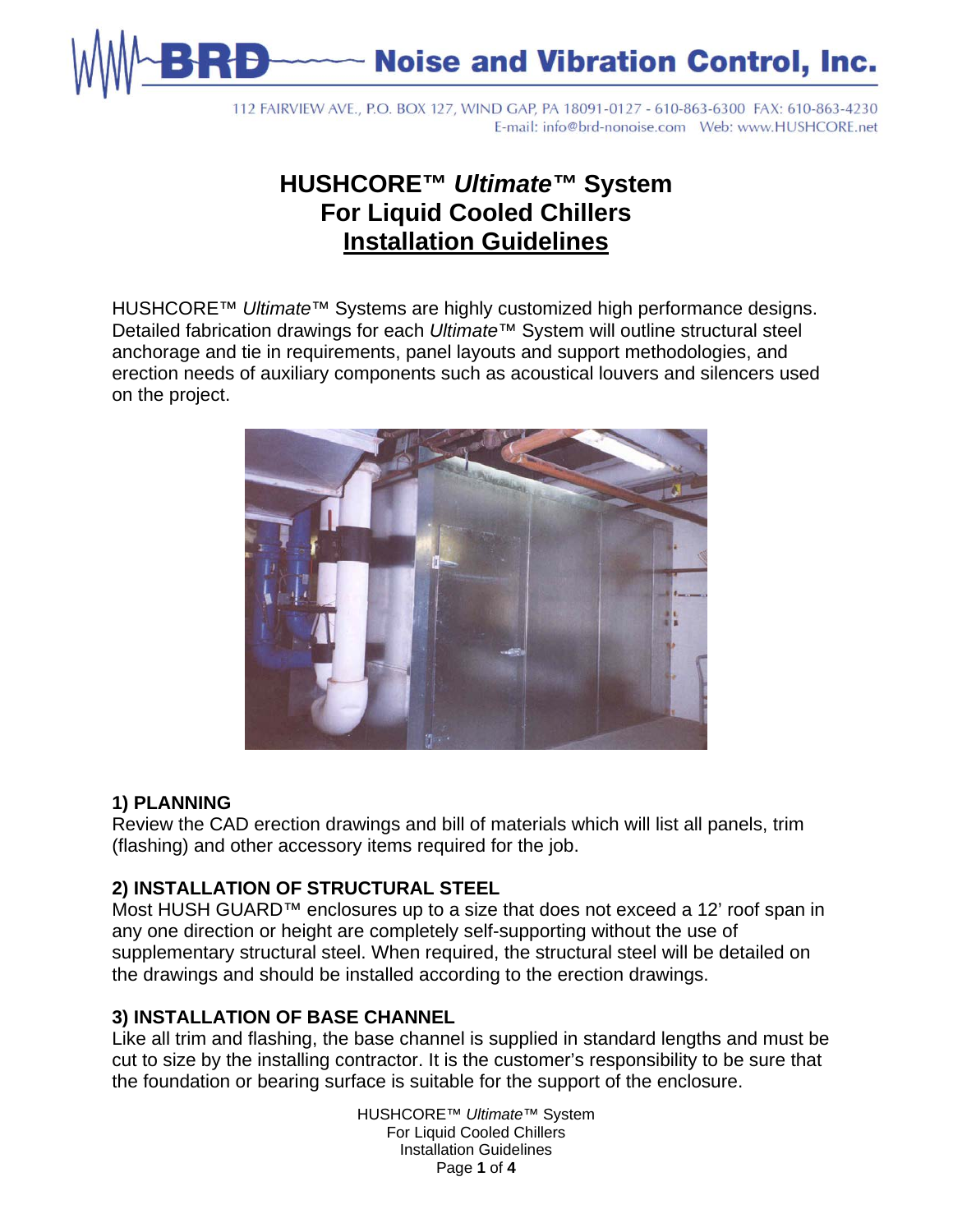## **4) ERECTION OF WALL PANELS**

Start at a corner and set panels on each side of the corner into the floor channel. Secure corner panels with outside corner flashing using sheet metal screws. Tongue and groove panels or supplementary H joiners are used to sequentially connect additional panels in either direction until all perimeter walls have been erected.

## **5) DOOR FRAMES AND DOORS**

Door frames and doors are installed during the natural panel sequence with adjacent panels fitting against the frame on both sides for standard doors. Depending on the size, some standard and premium doors may be pre-installed in a larger panel.

## **6) INSTALLATION OF ROOF PANELS**

Install the roof panels according to the erection sequence shown on the drawing.

## **7) INSTALLATION OF TRIM**

Install all outside and inside trim and flashing. At a minimum, it is recommended to anchor inside and outside corner flashing at all panel joints and at all internal panel stiffeners using tec screws supplied with the enclosure.

### **8) ACCESSORY ITEMS**

Lighting, ventilation systems and other accessories should be installed as per the drawings.

## **9) FACTORY CUTOUTS**

Factory cutouts must be sealed in accordance with the following guidelines. Split flashing or HUSH BLOCK<sup>™</sup> RLV-100 is used to seal oversized openings around pipes, duct and other obstructions where shown on the drawings.

### **10. FIELD CUTOUTS**

Where field cutouts or panel modifications are planned or necessary, the procedure shall be as follows:

Step 1 – Locate the exact position of the desired penetration or field cut and determine the exact size needed. Add approximately 1" horizontally and vertically to these dimensions for additional clearance.

Step 2 – Maintaining this clearance, use a hole cutting saw or a sheet metal cutting tool such as a jigsaw or a saber saw to cut the external (solid) side of the acoustical panel.

Step 3 – Using a sharp utility knife or similar tool, cut away the internal acoustic fill to accommodate only the item to penetrate the enclosure.

Step 4 –Following the same procedure as Step 2, use a hole saw or sheet metal cutting tool to remove the perforated sheet allowing the 1" clearance as performed on the outer solid panel.

> HUSHCORE™ *Ultimate™* System For Liquid Cooled Chillers Installation Guidelines Page **2** of **4**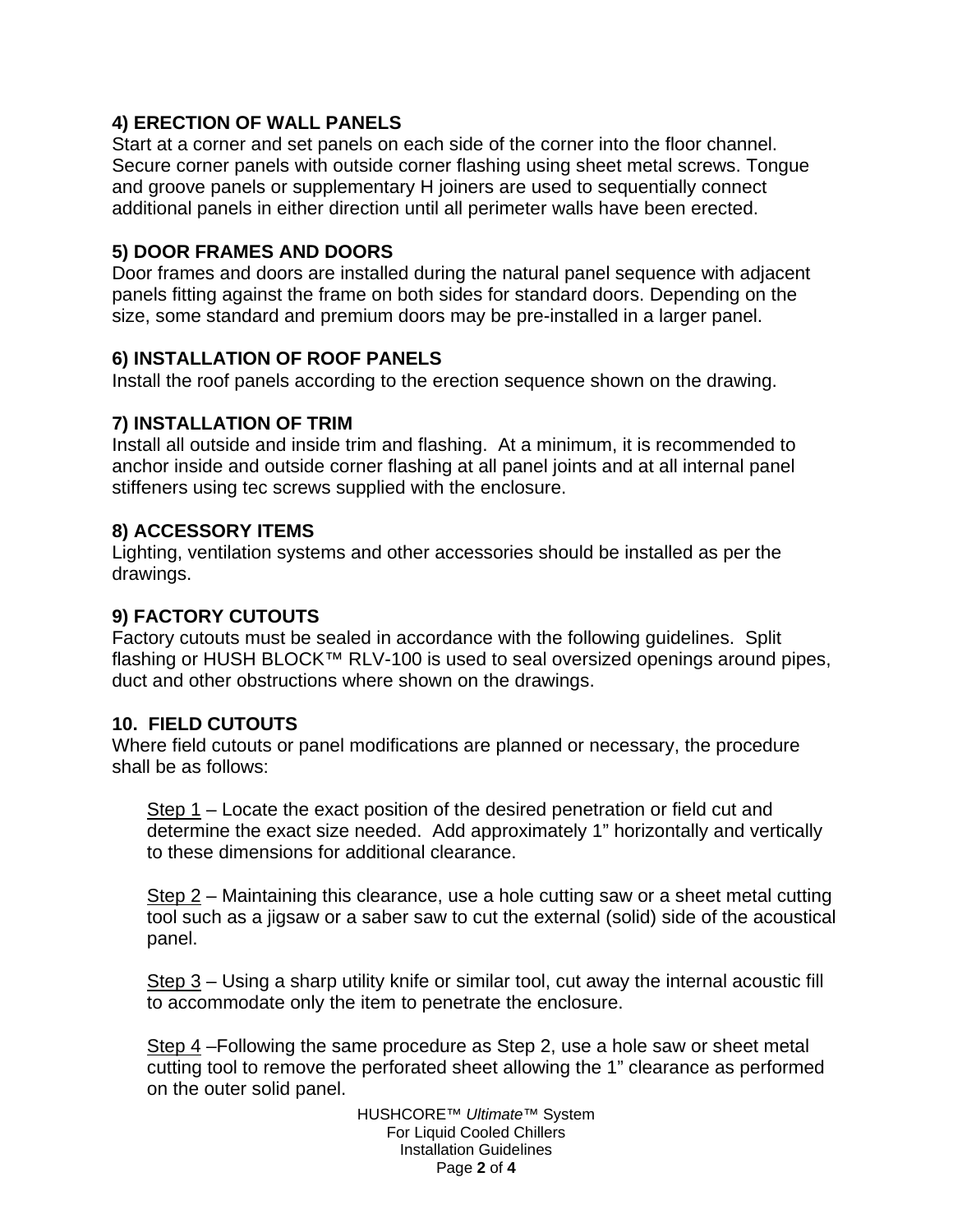Step 5 – Use cap channel and tec screws to finish off exposed cut panel edges. If the field cut is for a pipe or duct penetration, continue with steps 6 to 12.

Step 6 – Measure the maximum vertical and horizontal dimension of the opening and then proceed to add approximately 2" per side to each of these dimensions.

Step 7 – Cut a piece of high density vinyl material or solid galvanized sheet metal as outer seal to the dimensions obtained in Step 6.

Step 8 – Similarly cut a piece of vinyl or solid steel material for the inner seal of the panel to the dimensions obtained in Step 6.

Step 9 – Cutting from the top downward to approximately the center of the proposed penetration, custom fit the vinyl or sheet metal pieces to fit contour of the penetration. This should be performed with accuracy and be accomplished using a utility knife for the vinyl and a sheet metal shear or similar sheet metal cutting tool for the solid galvanized sheet metal.

Step 10 – Place the outer surface seal (from Step 7) in place and secure to the external surface of the enclosure panel. This should be accomplished by using a small bead of silicone on sheet metal surfaces and then securing this material in place with self-tapping sheet metal screws. The vinyl material would be installed utilizing an approximately 2" wide sheet metal strip to hold the vinyl in place. This sheet metal strip would then be secured to the enclosure utilizing self-tapping sheet metal screws.

Step 11 – From the inside out, install additional acoustic fill material into any openings which are surrounding the penetration.

Step 12 – Proceed as in Step 10 above to install the internal seal material on the inside surface of the acoustical panel. With a flexible silicone or similar material, seal around the external surface of the penetration to eliminate openings which may allow noise to escape.



HUSHCORE™ *Ultimate™* System For Liquid Cooled Chillers Installation Guidelines Page **3** of **4**